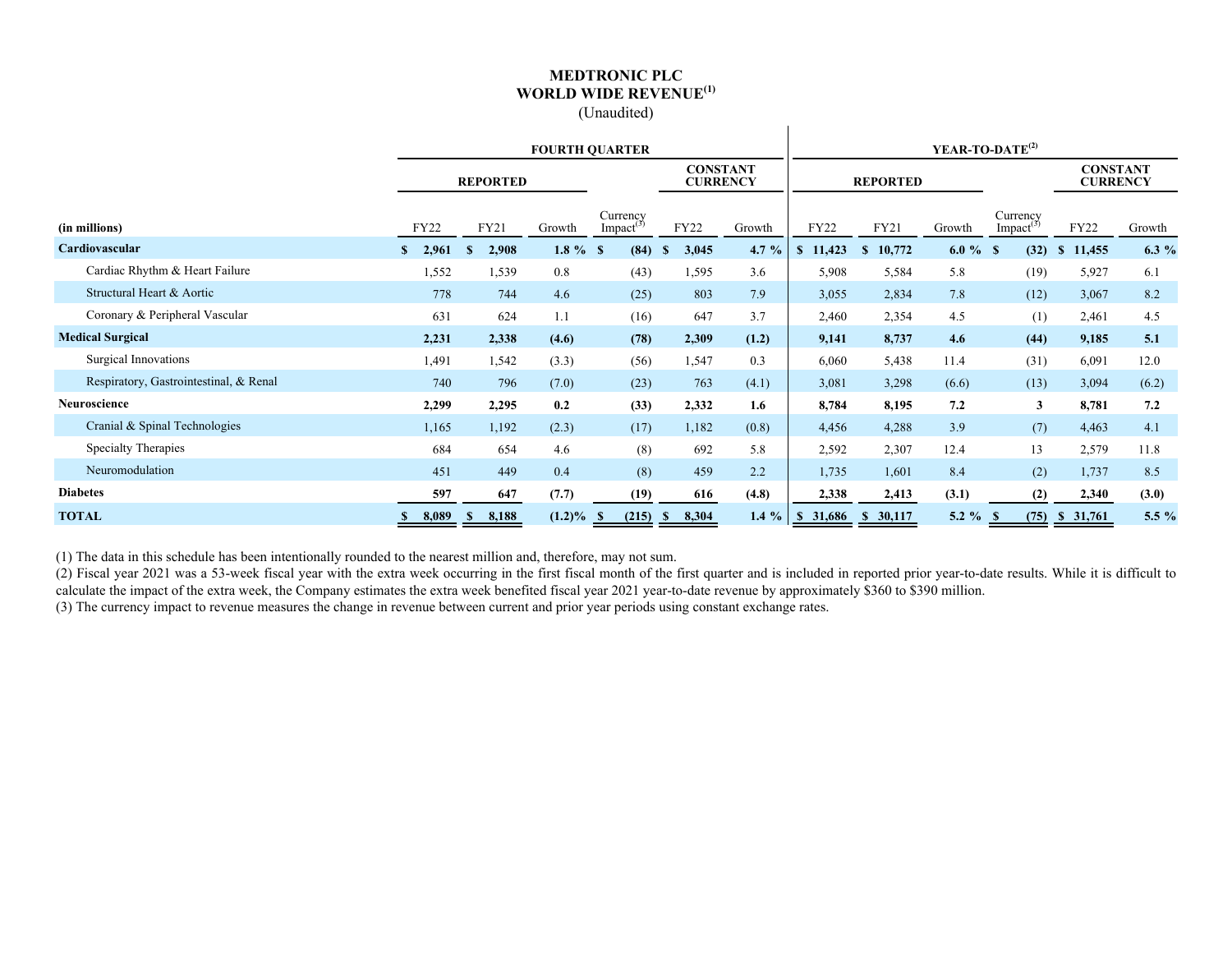#### **MEDTRONIC PLC U.S.(1)(2) REVENUE** (Unaudited)

|                                        | <b>FOURTH QUARTER</b> |             |      |                 |                                 |              |             | YEAR-TO-DATE |                 |        |
|----------------------------------------|-----------------------|-------------|------|-----------------|---------------------------------|--------------|-------------|--------------|-----------------|--------|
|                                        |                       |             |      | <b>REPORTED</b> |                                 |              |             |              | <b>REPORTED</b> |        |
| (in millions)                          |                       | <b>FY22</b> |      | FY21            | Growth                          |              | <b>FY22</b> |              | FY21            | Growth |
| Cardiovascular                         | $\mathbf{s}$          | 1,455       | - \$ | 1,394           | $4.4\%$                         | $\mathbf{s}$ | 5,545       | $\mathbf{s}$ | 5,248           | 5.7 %  |
| Cardiac Rhythm & Heart Failure         |                       | 826         |      | 794             | 4.0                             |              | 3,064       |              | 2,926           | 4.7    |
| Structural Heart & Aortic              |                       | 334         |      | 308             | 8.4                             |              | 1,320       |              | 1,214           | 8.7    |
| Coronary & Peripheral Vascular         |                       | 295         |      | 293             | 0.7                             |              | 1,162       |              | 1,108           | 4.9    |
| <b>Medical Surgical</b>                |                       | 913         |      | 973             | (6.2)                           |              | 3,862       |              | 3,650           | 5.8    |
| Surgical Innovations                   |                       | 554         |      | 602             | (8.0)                           |              | 2,333       |              | 2,100           | 11.1   |
| Respiratory, Gastrointestinal, & Renal |                       | 358         |      | 372             | (3.8)                           |              | 1,529       |              | 1,550           | (1.4)  |
| Neuroscience                           |                       | 1,517       |      | 1,522           | (0.3)                           |              | 5,753       |              | 5,456           | 5.4    |
| Cranial & Spinal Technologies          |                       | 842         |      | 846             | (0.5)                           |              | 3,170       |              | 3,064           | 3.5    |
| Specialty Therapies                    |                       | 373         |      | 374             | (0.3)                           |              | 1,430       |              | 1,315           | 8.7    |
| Neuromodulation                        |                       | 302         |      | 302             | $\hspace{0.1mm}-\hspace{0.1mm}$ |              | 1,154       |              | 1,077           | 7.1    |
| <b>Diabetes</b>                        |                       | 213         |      | 293             | (27.3)                          |              | 974         |              | 1,171           | (16.8) |
| <b>TOTAL</b>                           | S                     | 4,097       | - \$ | 4,182           | $(2.0)\%$                       | - \$         | 16,135      | -S           | 15,526          | 3.9%   |

(1) U.S. includes the United States and U.S. territories.

(2) The data in this schedule has been intentionally rounded to the nearest million and, therefore, may not sum.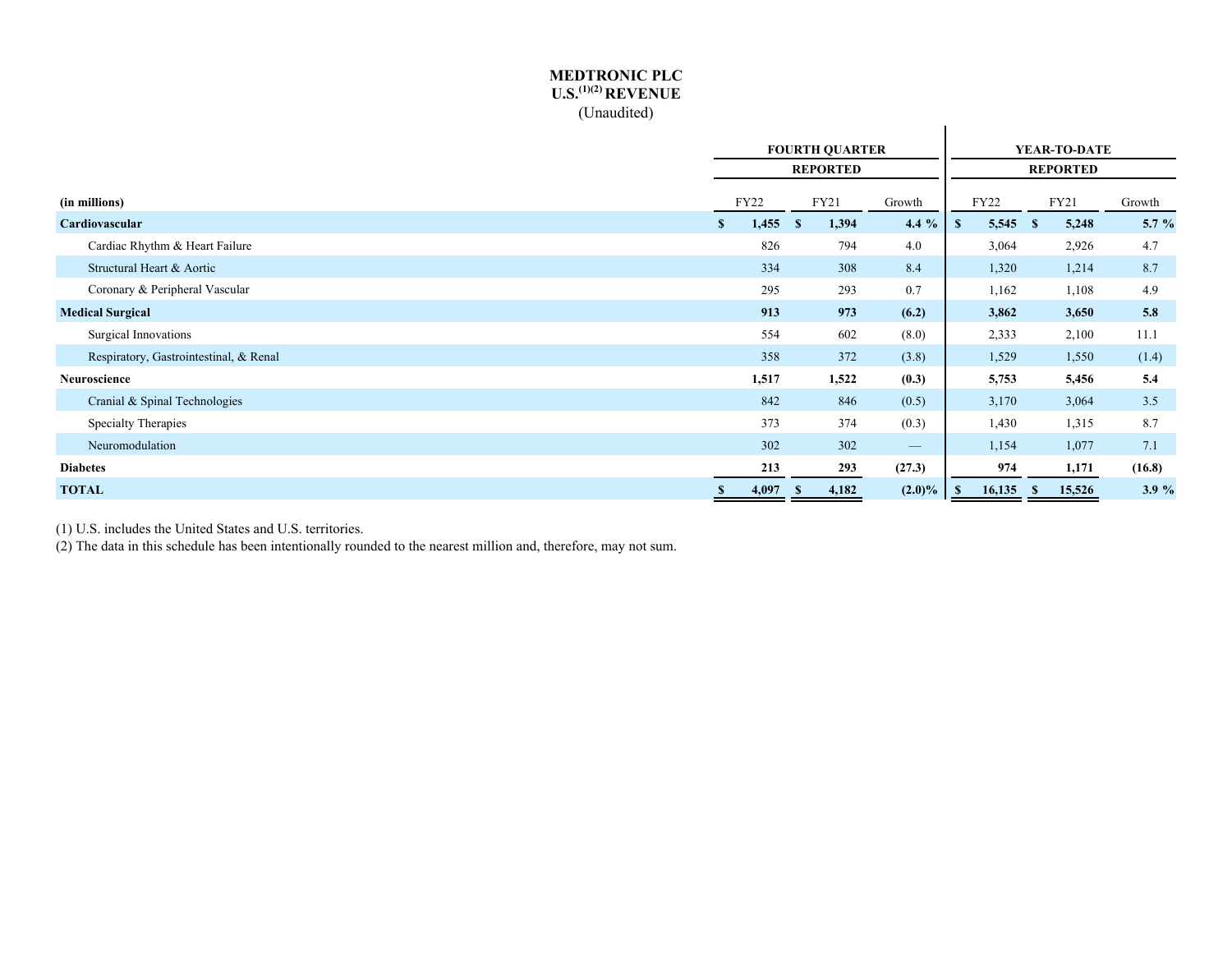#### **MEDTRONIC PLC WORLD WIDE REVENUE: GEOGRAPHIC (1)(2)** (Unaudited)

 $\mathbf{I}$ 

|                         |             |                       |            | <b>FOURTH OUARTER</b>             |                                    |         | YEAR-TO-DATE <sup>(3)</sup> |                        |            |                                   |                                    |         |  |  |  |
|-------------------------|-------------|-----------------------|------------|-----------------------------------|------------------------------------|---------|-----------------------------|------------------------|------------|-----------------------------------|------------------------------------|---------|--|--|--|
|                         |             | <b>REPORTED</b>       |            |                                   | <b>CONSTANT</b><br><b>CURRENCY</b> |         |                             | <b>REPORTED</b>        |            |                                   | <b>CONSTANT</b><br><b>CURRENCY</b> |         |  |  |  |
| (in millions)           | <b>FY22</b> | FY21                  | Growth     | Currency<br>Impact <sup>(4)</sup> | <b>FY22</b>                        | Growth  | FY22                        | FY21                   | Growth     | Currency<br>Impact <sup>(4)</sup> | <b>FY22</b>                        | Growth  |  |  |  |
| U.S.                    | \$1,455     | 1,394<br>$\mathbf{s}$ | 4.4 $%$ \$ |                                   | 1,455                              | 4.4 $%$ | 5,545<br>$\mathbb{S}$       | 5,248<br><sup>\$</sup> | 5.7 $%$ \$ |                                   | 5,545<br><sup>S</sup>              | 5.7 $%$ |  |  |  |
| Non-U.S. Developed      | 980         | 1,012                 | (3.2)      | (63)                              | 1,043                              | 3.1     | 3,866                       | 3,752                  | 3.0        | (39)                              | 3,905                              | 4.1     |  |  |  |
| <b>Emerging Markets</b> | 526         | 501                   | 5.0        | (20)                              | 546                                | 9.0     | 2,012                       | 1,773                  | 13.5       | $7\phantom{.0}$                   | 2,005                              | 13.1    |  |  |  |
| Cardiovascular          | 2,961       | 2,908                 | 1.8        | (84)                              | 3,045                              | 4.7     | 11,423                      | 10,772                 | 6.0        | (32)                              | 11,455                             | 6.3     |  |  |  |
| U.S.                    | 913         | 973                   | (6.2)      | $\hspace{0.1mm}-\hspace{0.1mm}$   | 913                                | (6.2)   | 3,862                       | 3,650                  | 5.8        |                                   | 3,862                              | 5.8     |  |  |  |
| Non-U.S. Developed      | 852         | 895                   | (4.8)      | (58)                              | 910                                | 1.7     | 3,373                       | 3,320                  | 1.6        | (42)                              | 3,415                              | 2.9     |  |  |  |
| <b>Emerging Markets</b> | 466         | 469                   | (0.6)      | (20)                              | 486                                | 3.6     | 1,905                       | 1,766                  | 7.9        | (2)                               | 1,907                              | 8.0     |  |  |  |
| <b>Medical Surgical</b> | 2,231       | 2,338                 | (4.6)      | (78)                              | 2,309                              | (1.2)   | 9,141                       | 8,737                  | 4.6        | (44)                              | 9,185                              | 5.1     |  |  |  |
| U.S.                    | 1,517       | 1,522                 | (0.3)      | $\hspace{0.1mm}-\hspace{0.1mm}$   | 1,517                              | (0.3)   | 5,753                       | 5,456                  | 5.4        | $\hspace{0.1mm}-\hspace{0.1mm}$   | 5,753                              | 5.4     |  |  |  |
| Non-U.S. Developed      | 471         | 477                   | (1.3)      | (31)                              | 502                                | 5.2     | 1,801                       | 1,724                  | 4.5        | (24)                              | 1,825                              | 5.9     |  |  |  |
| <b>Emerging Markets</b> | 311         | 296                   | 5.1        | (2)                               | 313                                | 5.7     | 1,229                       | 1,015                  | 21.1       | 27                                | 1,202                              | 18.4    |  |  |  |
| <b>Neuroscience</b>     | 2,299       | 2,295                 | 0.2        | (33)                              | 2,332                              | 1.6     | 8,784                       | 8,195                  | 7.2        | $\mathbf{3}$                      | 8,781                              | 7.2     |  |  |  |
| U.S.                    | 213         | 293                   | (27.3)     | $\hspace{0.1mm}-\hspace{0.1mm}$   | 213                                | (27.3)  | 974                         | 1,171                  | (16.8)     | $\hspace{0.05cm}$                 | 974                                | (16.8)  |  |  |  |
| Non-U.S. Developed      | 305         | 287                   | 6.3        | (17)                              | 322                                | 12.2    | 1,085                       | 1,019                  | 6.5        | (2)                               | 1,087                              | 6.7     |  |  |  |
| <b>Emerging Markets</b> | 79          | 68                    | 16.2       | (2)                               | 81                                 | 19.1    | 279                         | 222                    | 25.7       |                                   | 279                                | 25.7    |  |  |  |
| <b>Diabetes</b>         | 597         | 647                   | (7.7)      | (19)                              | 616                                | (4.8)   | 2,338                       | 2,413                  | (3.1)      | (2)                               | 2,340                              | (3.0)   |  |  |  |
| U.S.                    | 4,097       | 4,182                 | (2.0)      | $\qquad \qquad -$                 | 4,097                              | (2.0)   | 16,135                      | 15,526                 | 3.9        |                                   | 16,135                             | 3.9     |  |  |  |
| Non-U.S. Developed      | 2,609       | 2,672                 | (2.4)      | (169)                             | 2,778                              | 4.0     | 10,126                      | 9,815                  | 3.2        | (107)                             | 10,233                             | 4.3     |  |  |  |
| <b>Emerging Markets</b> | 1,383       | 1,334                 | 3.7        | (45)                              | 1,428                              | 7.0     | 5,426                       | 4,777                  | 13.6       | 33                                | 5,393                              | 12.9    |  |  |  |
| <b>TOTAL</b>            | 8,089       | 8,188<br>S            | $(1.2)\%$  | (215)<br>- \$                     | 8,304<br>S                         | 1.4 $%$ | \$31,686                    | \$30,117               | 5.2 $%$    | (75)<br>-S                        | \$31,761                           | 5.5 %   |  |  |  |

(1) U.S. includes the United States and U.S. territories. Non-U.S. developed markets include Japan, Australia, New Zealand, Korea, Canada, and the countries of Western Europe. Emerging Markets include the countries of the Middle East, Africa, Latin America, Eastern Europe, and the countries of Asia that are not included in the non-U.S. developed markets, as previously defined. (2) The data in this schedule has been intentionally rounded to the nearest million and, therefore, may not sum.

(3) Fiscal year 2021 was a 53-week fiscal year with the extra week occurring in the first fiscal month of the first quarter and is included in reported prior year-to-date results. While it is difficult to calculate the impact of the extra week, the Company estimates the extra week benefited fiscal year 2021 year-to-date revenue by approximately \$360 to \$390 million.

(4) The currency impact to revenue measures the change in revenue between current and prior year periods using constant exchange rates.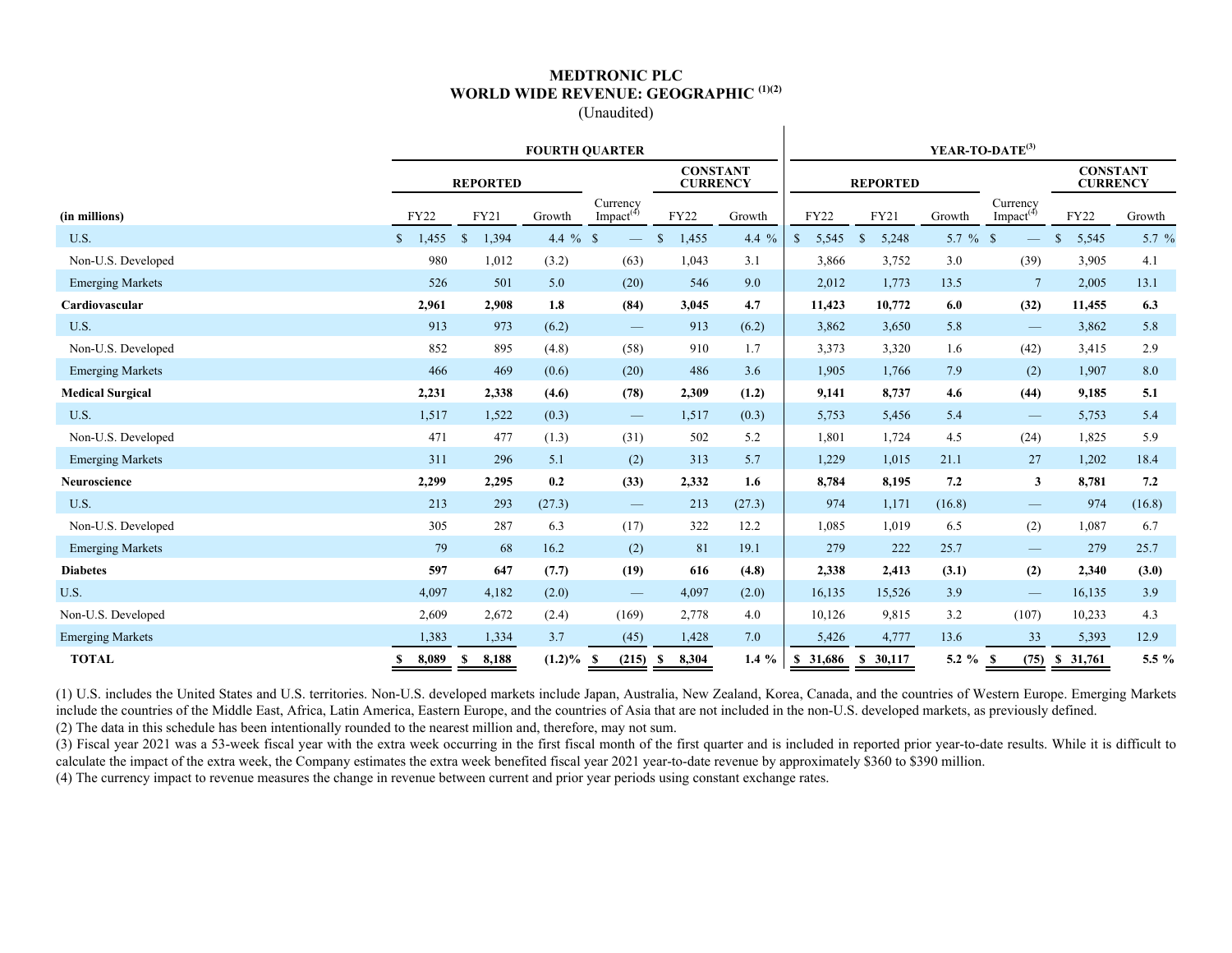## **MEDTRONIC PLC CONSOLIDATED STATEMENTS OF INCOME**

(Unaudited)

|                                                     | Three months ended        |                       |                           |                |               | <b>Fiscal year ended</b> |               |                |  |  |
|-----------------------------------------------------|---------------------------|-----------------------|---------------------------|----------------|---------------|--------------------------|---------------|----------------|--|--|
| (in millions, except per share data)                |                           | <b>April 29, 2022</b> |                           | April 30, 2021 |               | April 29, 2022           |               | April 30, 2021 |  |  |
| <b>Net sales</b>                                    | $\mathsf{\$}$             | 8,089                 | $\mathbb{S}$              | 8,188          | $\mathcal{S}$ | 31,686 \$                |               | 30,117         |  |  |
| <b>Costs and expenses:</b>                          |                           |                       |                           |                |               |                          |               |                |  |  |
| Cost of products sold                               |                           | 2,591                 |                           | 2,652          |               | 10,145                   |               | 10,483         |  |  |
| Research and development expense                    |                           | 652                   |                           | 632            |               | 2,746                    |               | 2,493          |  |  |
| Selling, general, and administrative expense        |                           | 2,569                 |                           | 2,594          |               | 10,292                   |               | 10,148         |  |  |
| Amortization of intangible assets                   |                           | 435                   |                           | 446            |               | 1,733                    |               | 1,783          |  |  |
| Restructuring charges, net                          |                           | 28                    |                           | 59             |               | 60                       |               | 293            |  |  |
| Certain litigation charges                          |                           |                       |                           |                |               | 95                       |               | 118            |  |  |
| Other operating expense, net                        |                           | 143                   |                           | 198            |               | 862                      |               | 315            |  |  |
| <b>Operating profit</b>                             |                           | 1,670                 |                           | 1,607          |               | 5,752                    |               | 4,484          |  |  |
| Other non-operating income, net                     |                           | (74)                  |                           | (102)          |               | (318)                    |               | (336)          |  |  |
| Interest expense                                    |                           | 143                   |                           | 142            |               | 553                      |               | 925            |  |  |
| Income before income taxes                          |                           | 1,602                 |                           | 1,567          |               | 5,517                    |               | 3,895          |  |  |
| Income tax provision                                |                           | 110                   |                           | 200            |               | 456                      |               | 265            |  |  |
| <b>Net income</b>                                   |                           | 1,492                 |                           | 1,367          |               | 5,062                    |               | 3,630          |  |  |
| Net income attributable to noncontrolling interests |                           | (6)                   |                           | (6)            |               | (22)                     |               | (24)           |  |  |
| <b>Net income attributable to Medtronic</b>         | $\boldsymbol{\mathsf{S}}$ | 1,485                 | $\boldsymbol{\mathsf{S}}$ | 1,361          | $\sqrt{\ }$   | 5,039                    | $\mathcal{S}$ | 3,606          |  |  |
| <b>Basic earnings per share</b>                     |                           | 1.11                  |                           | 1.01           | S             | 3.75                     |               | 2.68           |  |  |
| Diluted earnings per share                          |                           | 1.10                  | $\mathcal{S}$             | 1.00           | <sup>\$</sup> | 3.73                     | $\mathcal{S}$ | 2.66           |  |  |
| Basic weighted average shares outstanding           |                           | 1,337.6               |                           | 1,347.3        |               | 1,342.4                  |               | 1,344.9        |  |  |
| Diluted weighted average shares outstanding         |                           | 1,344.9               |                           | 1,358.4        |               | 1,351.4                  |               | 1,354.0        |  |  |

*The data in the schedule above has been intentionally rounded to the nearest million, and therefore, the quarterly amounts may not sum to the fiscal yearto-date amounts.*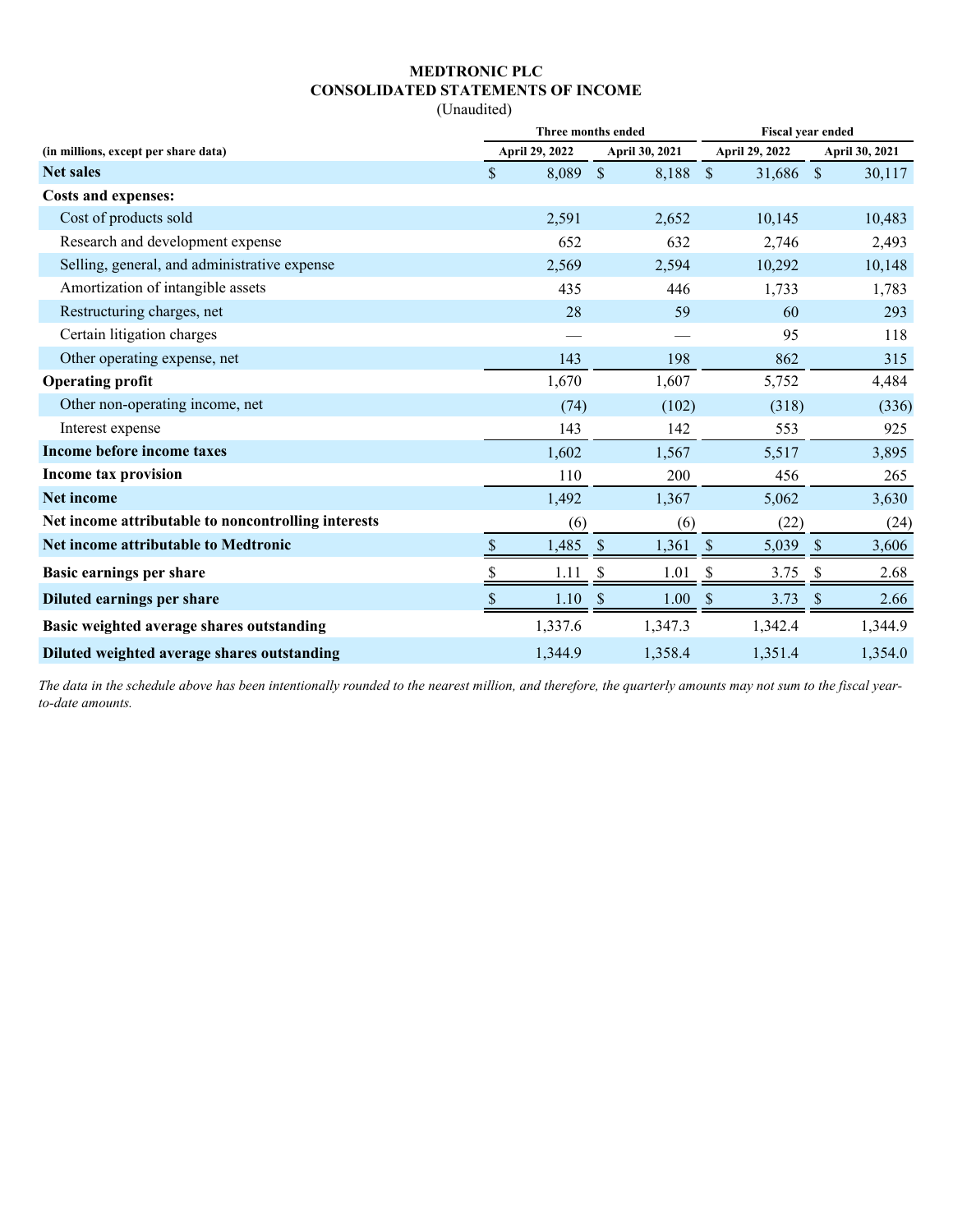#### **MEDTRONIC PLC GAAP TO NON-GAAP RECONCILIATIONS(2)**

(Unaudited)

|                                         | Three months ended April 29, 2022 |                                    |                                   |                     |                                |                                                   |                                                      |                              |                                     |  |  |  |
|-----------------------------------------|-----------------------------------|------------------------------------|-----------------------------------|---------------------|--------------------------------|---------------------------------------------------|------------------------------------------------------|------------------------------|-------------------------------------|--|--|--|
| (in millions, except per share data)    | <b>Net</b><br><b>Sales</b>        | Cost of<br><b>Products</b><br>Sold | <b>Gross</b><br>Margin<br>Percent | Operating<br>Profit | Operating<br>Profit<br>Percent | Income<br><b>Before</b><br>Income<br><b>Taxes</b> | <b>Net Income</b><br>attributable<br>to<br>Medtronic | <b>Diluted</b><br><b>EPS</b> | <b>Effective</b><br><b>Tax Rate</b> |  |  |  |
| <b>GAAP</b>                             | \$8,089                           | 2,591<br>$\mathbb{S}$              | $68.0 \%$ \$                      | 1,670               | 20.6 %                         | 1,602<br><sup>\$</sup>                            | 1,485<br>-S                                          | 1.10<br>\$                   | 6.9%                                |  |  |  |
| Non-GAAP Adjustments:                   |                                   |                                    |                                   |                     |                                |                                                   |                                                      |                              |                                     |  |  |  |
| Restructuring and associated costs (3)  |                                   | (27)                               | 0.3                               | 98                  | 1.2                            | 98                                                | 91                                                   | 0.07                         | 8.2                                 |  |  |  |
| Acquisition-related items (4)           |                                   | (5)                                | 0.1                               | 12                  | 0.1                            | 12                                                | 10                                                   | 0.01                         | 16.7                                |  |  |  |
| (Gain)/loss on minority investments (5) |                                   |                                    |                                   |                     |                                | 11                                                | 11                                                   | 0.01                         |                                     |  |  |  |
| Medical device regulations (6)          |                                   | (16)                               | 0.2                               | 32                  | 0.4                            | 32                                                | 29                                                   | 0.02                         | 6.3                                 |  |  |  |
| Amortization of intangible assets       |                                   |                                    |                                   | 435                 | 5.4                            | 435                                               | 374                                                  | 0.28                         | 13.8                                |  |  |  |
| $MCS$ costs $(7)$                       |                                   |                                    |                                   | 155                 | 1.9                            | 155                                               | 97                                                   | 0.07                         | 37.4                                |  |  |  |
| Certain tax adjustments, net (8)        |                                   |                                    |                                   |                     |                                |                                                   | (60)                                                 | (0.04)                       |                                     |  |  |  |
| Non-GAAP $(1)$                          | \$8,089                           | S.<br>2,544                        | 68.5 % \$                         | 2,402               | 29.7 %                         | 2,345<br><sup>S</sup>                             | 2,038<br>ъ                                           | 1.52<br>S                    | 12.8 %                              |  |  |  |
| Currency impact                         | 215                               | 71                                 |                                   | (9)                 | (0.9)                          |                                                   |                                                      |                              |                                     |  |  |  |
| <b>Currency Adjusted</b>                | 8,304                             | 2,615<br>S                         | 68.5 %                            | 2,393<br>-S         | 28.8 %                         |                                                   |                                                      | 1.52                         |                                     |  |  |  |

|                                             | Three months ended April 30, 2021 |                                           |        |                                                          |          |                                                   |                                                             |                              |                                     |  |  |  |
|---------------------------------------------|-----------------------------------|-------------------------------------------|--------|----------------------------------------------------------|----------|---------------------------------------------------|-------------------------------------------------------------|------------------------------|-------------------------------------|--|--|--|
| (in millions, except per share data)        | <b>Net</b><br><b>Sales</b>        | Cost of<br><b>Products</b><br><b>Sold</b> |        | <b>Gross</b><br>Margin<br>Operating<br>Profit<br>Percent |          | Income<br><b>Before</b><br>Income<br><b>Taxes</b> | <b>Net Income</b><br>attributable<br>to<br><b>Medtronic</b> | <b>Diluted</b><br><b>EPS</b> | <b>Effective</b><br><b>Tax Rate</b> |  |  |  |
| <b>GAAP</b>                                 | \$8,188                           | 2,652<br>S.                               | 67.6 % | 1,607<br>S                                               | 19.6 $%$ | \$<br>1,567                                       | 1,361<br>S.                                                 | \$<br>1.00                   | 12.8 %                              |  |  |  |
| Non-GAAP Adjustments:                       |                                   |                                           |        |                                                          |          |                                                   |                                                             |                              |                                     |  |  |  |
| Restructuring and associated costs (3)      |                                   | (33)                                      | 0.4    | 151                                                      | 1.8      | 151                                               | 131                                                         | 0.10                         | 13.2                                |  |  |  |
| Acquisition-related items $(1)$ (4)         |                                   | (5)                                       | 0.1    | 18                                                       | 0.2      | 18                                                | 16                                                          | 0.01                         | 11.1                                |  |  |  |
| $(Gain)/loss$ on minority investments $(5)$ |                                   |                                           |        |                                                          | –        | (34)                                              | (34)                                                        | (0.03)                       |                                     |  |  |  |
| Medical device regulations (6)              |                                   | (13)                                      | 0.2    | 24                                                       | 0.3      | 24                                                | 20                                                          | 0.01                         | 16.7                                |  |  |  |
| Impairment charges (9)                      |                                   |                                           |        | 76                                                       | 0.9      | 76                                                | 68                                                          | 0.05                         | 10.5                                |  |  |  |
| Amortization of intangible assets           |                                   |                                           |        | 446                                                      | 5.4      | 446                                               | 377                                                         | 0.28                         | 15.5                                |  |  |  |
| Certain tax adjustments, net (8)            |                                   |                                           |        |                                                          |          |                                                   | 90                                                          | 0.07                         |                                     |  |  |  |
| Non-GAAP $(1)$                              | 8.188                             | 2,601                                     | 68.2 % | 2,322                                                    | 28.4 %   | 2,248<br>-S                                       | 2,029                                                       | 1.49                         | $9.6\%$                             |  |  |  |

See description of non-GAAP financial measures contained in the press release dated May 26, 2022.

- (1) Starting with the quarter ended April 29, 2022, the Company will no longer adjust non-GAAP financial measures for certain license payments for, or acquisitions of, technology not approved by regulators due to recent industry guidance from the U.S. Securities and Exchange Commission. Historical non-GAAP financial measures presented in our earnings release have been recast for comparability. The impact of this change is a decrease in non-GAAP net income and diluted EPS of \$9 million and \$0.01, respectively, for the three months ended April 30, 2021. There was no impact to the three months ended April 29, 2022.
- (2) The data in this schedule has been intentionally rounded to the nearest million or \$0.01 for EPS figures, and, therefore, may not sum.
- (3) Associated costs include costs incurred as a direct result of the restructuring program, such as salaries for employees supporting the program and consulting expenses.
- (4) The charges primarily include business combination costs, and specifically for the three months ended April 29, 2022, changes in fair value of contingent consideration.
- (5) We exclude unrealized and realized gains and losses on our minority investments as we do not believe that these components of income or expense have a direct correlation to our ongoing or future business operations.
- (6) The charges represent incremental costs of complying with the new European Union (E.U.) medical device regulations for previously registered products and primarily include charges for contractors supporting the project and other direct third-party expenses, which are expected to be substantially complete by the end of fiscal year 2023.
- (7) The charges relate to incremental commitments and obligations, including patient support obligations and other remediation costs, associated with the Company's June 2021 decision to stop the distribution and sale of the Medtronic HVAD System within the Mechanical Circulatory Support Operating Unit (MCS).
- (8) The certain adjustments, net relate to amortization on previously established deferred tax assets from intercompany intellectual property transactions and impacts from tax rate changes and tax basis adjustments.
- (9) These charges relate to the abandonment of certain intangible assets in our Neuroscience segment.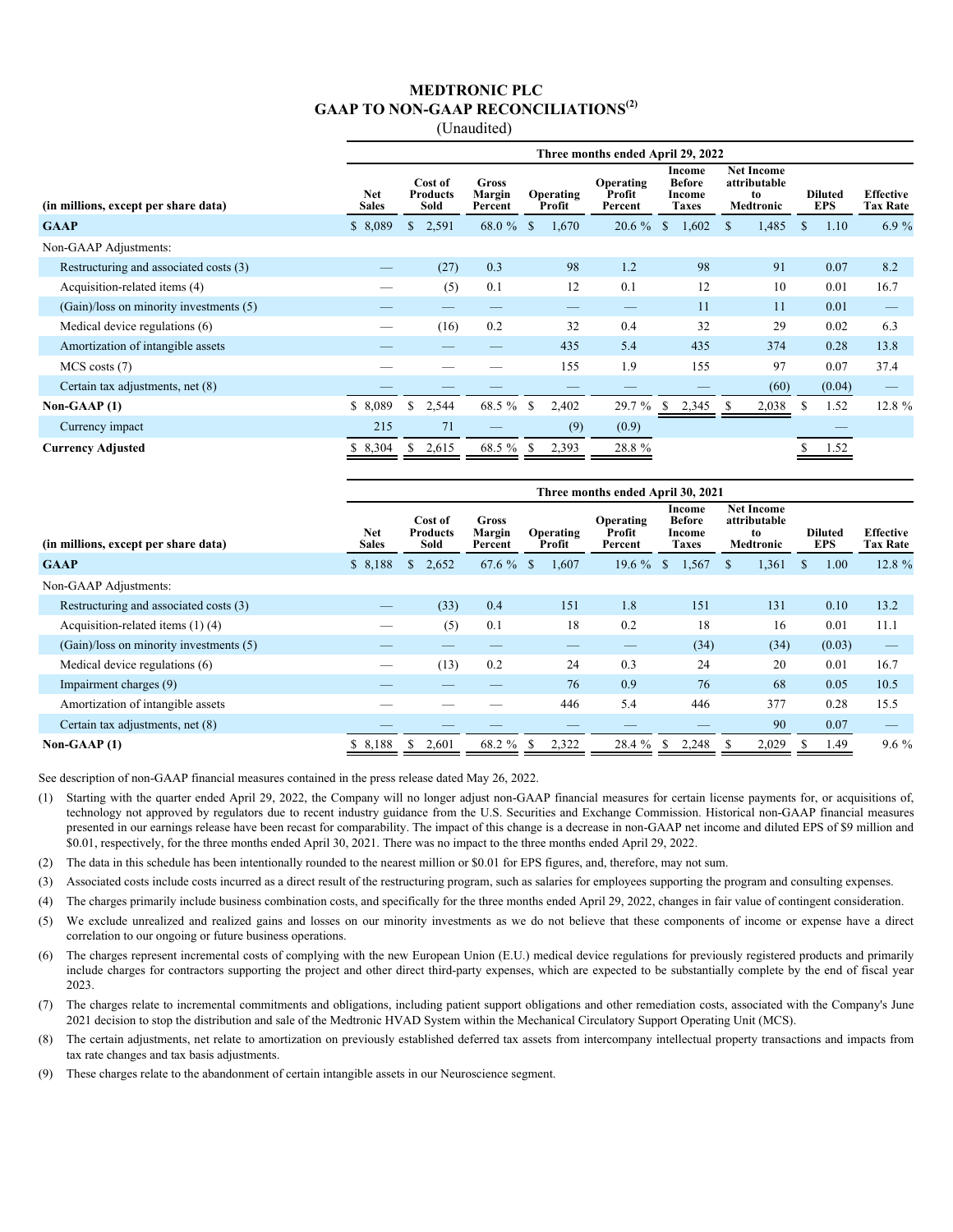### **MEDTRONIC PLC GAAP TO NON-GAAP RECONCILIATIONS(2)**

(Unaudited)

|                                             | Fiscal year ended April 29, 2022 |                                    |                            |                       |                                |                                                   |                                                   |                              |                                     |  |  |  |
|---------------------------------------------|----------------------------------|------------------------------------|----------------------------|-----------------------|--------------------------------|---------------------------------------------------|---------------------------------------------------|------------------------------|-------------------------------------|--|--|--|
| (in millions, except per share data)        | <b>Net</b><br><b>Sales</b>       | Cost of<br><b>Products</b><br>Sold | Gross<br>Margin<br>Percent | Operating<br>Profit   | Operating<br>Profit<br>Percent | Income<br><b>Before</b><br>Income<br><b>Taxes</b> | <b>Net Income</b><br>attributable<br>to Medtronic | <b>Diluted</b><br><b>EPS</b> | <b>Effective</b><br><b>Tax Rate</b> |  |  |  |
| <b>GAAP</b>                                 | \$31,686                         | \$10,145                           | 68.0 %                     | $\mathbb{S}$<br>5,752 | 18.2 %                         | $\mathbb{S}$<br>5,517                             | 5,039<br><sup>\$</sup>                            | $\mathbf S$<br>3.73          | 8.3 %                               |  |  |  |
| Non-GAAP Adjustments:                       |                                  |                                    |                            |                       |                                |                                                   |                                                   |                              |                                     |  |  |  |
| Restructuring and associated costs (3)      |                                  | (117)                              | 0.4                        | 335                   | 1.1                            | 335                                               | 281                                               | 0.21                         | 16.1                                |  |  |  |
| Acquisition-related items $(1)$ $(4)$       |                                  | (19)                               | 0.1                        | 58                    | 0.2                            | 58                                                | 30                                                | 0.02                         | 48.3                                |  |  |  |
| Certain litigation charges                  |                                  |                                    |                            | 95                    | 0.3                            | 95                                                | 78                                                | 0.06                         | 17.9                                |  |  |  |
| (Gain)/loss on minority investments (5)     |                                  |                                    |                            |                       |                                | (12)                                              | (9)                                               | (0.01)                       |                                     |  |  |  |
| Medical device regulations (6)              | —                                | (55)                               | 0.2                        | 102                   | 0.3                            | 102                                               | 86                                                | 0.06                         | 15.7                                |  |  |  |
| Amortization of intangible assets           |                                  | --                                 |                            | 1,733                 | 5.5                            | 1,733                                             | 1,467                                             | 1.09                         | 15.3                                |  |  |  |
| $MCS$ impairment / costs (7)                |                                  | (58)                               | 0.2                        | 881                   | 2.8                            | 881                                               | 661                                               | 0.49                         | 25.0                                |  |  |  |
| Certain tax adjustments, net (8)            |                                  |                                    |                            |                       |                                |                                                   | (50)                                              | (0.04)                       |                                     |  |  |  |
| <b>Prior to recasting IPR&amp;D charges</b> | \$31,686                         | $\mathbb{S}$<br>9,897              | 68.8 % \$                  | 8,957                 | 28.3 %                         | <sup>S</sup><br>8,710                             | 7,583<br>\$                                       | S<br>5.61                    | 12.7 %                              |  |  |  |
| Impact of recast IPR&D charges (1)          |                                  |                                    |                            | (101)                 | (0.3)                          | (101)                                             | (78)                                              | (0.06)                       | 22.8                                |  |  |  |
| Non-GAAP $(1)$                              | \$31,686                         | $\mathbf{s}$<br>9,897              | 68.8 %                     | <b>S</b><br>8,856     | 27.9 %                         | $\mathbb{S}$<br>8,609                             | 7,505<br><sup>\$</sup>                            | $\mathcal{S}$<br>5.55        | 12.6%                               |  |  |  |
| Currency impact                             | 75                               | 131                                | (0.4)                      | (157)                 | (0.5)                          |                                                   |                                                   | (0.10)                       |                                     |  |  |  |
| <b>Currency Adjusted</b>                    | \$31,761                         | \$10,028                           | 68.4 %                     | 8,699<br>-S           | 27.4 %                         |                                                   |                                                   | 5.45                         |                                     |  |  |  |

|                                            | Fiscal year ended April 30, 2021 |                                    |                                   |                     |                                |                                            |                                                   |                              |                                     |  |  |  |
|--------------------------------------------|----------------------------------|------------------------------------|-----------------------------------|---------------------|--------------------------------|--------------------------------------------|---------------------------------------------------|------------------------------|-------------------------------------|--|--|--|
| (in millions, except per share data)       | <b>Net</b><br><b>Sales</b>       | Cost of<br><b>Products</b><br>Sold | <b>Gross</b><br>Margin<br>Percent | Operating<br>Profit | Operating<br>Profit<br>Percent | Income<br><b>Before</b><br>Income<br>Taxes | <b>Net Income</b><br>attributable<br>to Medtronic | <b>Diluted</b><br><b>EPS</b> | <b>Effective</b><br><b>Tax Rate</b> |  |  |  |
| <b>GAAP</b>                                | \$30,117                         | \$10,483                           | $65.2 \%$ \$                      | 4,484               | 14.9%                          | 3,895<br><sup>S</sup>                      | 3,606<br><sup>\$</sup>                            | 2.66<br>S.                   | 6.8 $%$                             |  |  |  |
| Non-GAAP Adjustments:                      |                                  |                                    |                                   |                     |                                |                                            |                                                   |                              |                                     |  |  |  |
| Restructuring and associated costs (3)     | —                                | (128)                              | 0.4                               | 617                 | 2.0                            | 617                                        | 489                                               | 0.36                         | 20.7                                |  |  |  |
| Acquisition-related items $(1)$ (4)        |                                  | (15)                               |                                   | (15)                |                                | (15)                                       | 4                                                 |                              | 126.7                               |  |  |  |
| Certain litigation charges                 |                                  |                                    |                                   | 118                 | 0.4                            | 118                                        | 95                                                | 0.07                         | 19.5                                |  |  |  |
| (Gain)/loss on minority investments (5)    |                                  |                                    |                                   |                     |                                | (61)                                       | (57)                                              | (0.04)                       |                                     |  |  |  |
| Impairment charges (9)                     |                                  |                                    |                                   | 76                  | 0.3                            | 76                                         | 68                                                | 0.05                         | 10.5                                |  |  |  |
| Medical device regulations (6)             |                                  | (45)                               | 0.1                               | 83                  | 0.3                            | 83                                         | 68                                                | 0.05                         | 18.1                                |  |  |  |
| Debt tender premium and other charges (10) |                                  |                                    |                                   |                     |                                | 308                                        | 248                                               | 0.18                         | 19.5                                |  |  |  |
| Amortization of intangible assets          |                                  |                                    |                                   | 1,783               | 5.9                            | 1,783                                      | 1,500                                             | 1.11                         | 15.9                                |  |  |  |
| Certain tax adjustments, net (11)          |                                  |                                    |                                   |                     |                                |                                            | (41)                                              | (0.03)                       |                                     |  |  |  |
| Non-GAAP $(1)$                             | \$30,117                         | \$10,295                           | 65.8 %                            | 7,146<br>S.         | 23.7 %                         | 6,804<br>S                                 | 5,980                                             | 4.42                         | 11.8 %                              |  |  |  |

See description of non-GAAP financial measures contained in the press release dated May 26, 2022.

- (1) Starting with the quarter ended April 29, 2022, the Company will no longer adjust non-GAAP financial measures for certain license payments for, or acquisitions of, technology not approved by regulators due to recent industry guidance from the U.S. Securities and Exchange Commission. Historical non-GAAP financial measures presented in our earnings release have been recast for comparability. The impact of this change for the fiscal year ended April 29, 2022 is a decrease in non-GAAP net income and diluted EPS of \$78 million and \$0.06, respectively, including (a) \$70 million and \$0.05, respectively, for the first quarter of fiscal year 2022, and (b) \$8 million and \$0.01, respectively, for the third quarter of fiscal year 2022. The impact of this change for the fiscal year ended April 30, 2021 is a decrease in non-GAAP net income and diluted EPS of \$25 million and \$0.02, respectively, including (a) \$8 million and \$0.01, respectively, for both the first and second quarter of fiscal year 2021, and (b) \$9 million and \$0.01, respectively, for the fourth quarter of fiscal year 2021. There was no currency impact to the recast in-process research and development (IPR&D) charges.
- (2) The data in this schedule has been intentionally rounded to the nearest million or \$0.01 for EPS figures, and, therefore, may not sum.
- (3) Associated costs include costs incurred as a direct result of the restructuring program, such as salaries for employees supporting the program and consulting expenses.
- (4) The charges primarily include business combination costs, changes in fair value of contingent consideration, and specifically for the fiscal year ended April 30, 2021 changes in amounts accrued for certain contingent liabilities for recent acquisitions.
- (5) We exclude unrealized and realized gains and losses on our minority investments as we do not believe that these components of income or expense have a direct correlation to our ongoing or future business operations.
- (6) The charges represent estimated incremental costs of complying with the new European Union medical device regulations for previously registered products and primarily include charges for contractors supporting the project and other direct third-party expenses, which are expected to be substantially complete by the end of fiscal year 2023.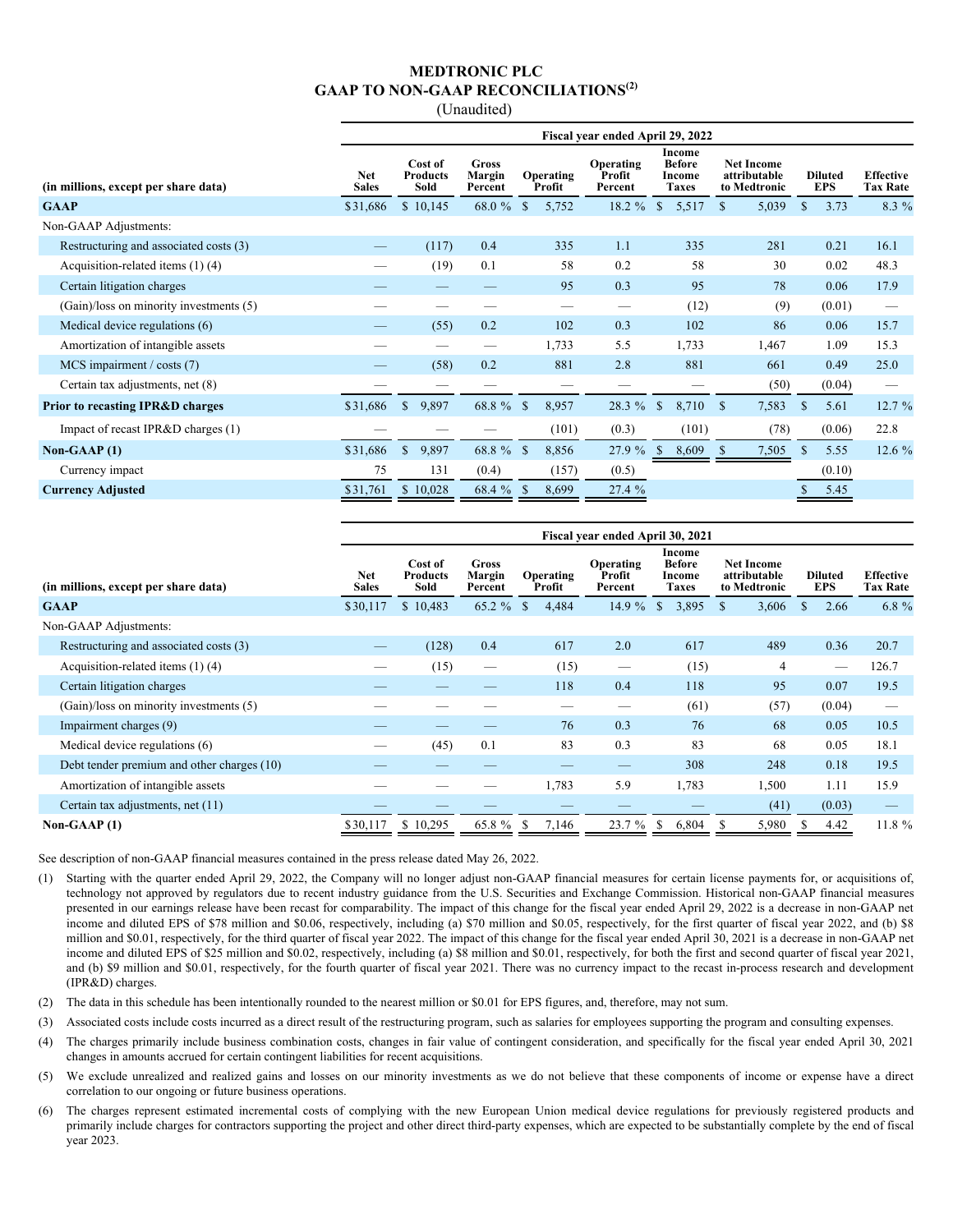- (7) The charges relate to the Company's June 2021 decision to stop the distribution and sale of the Medtronic HVAD System within the Mechanical Circulatory Support Operating Unit (MCS). The charges included \$515 million of non-cash impairments, primarily related to \$409 million of intangible asset impairments, as well as \$366 million for commitments and obligations in connection with the decision, including patient support obligations, restructuring, and other associated costs. Medtronic is committed to serving the needs of the approximately 3,500 patients currently implanted with the HVAD System.
- (8) The net benefit primarily relates to the deferred tax impact associated with a step up in tax basis for Swiss Cantonal purposes and a change in tax rates on deferred taxes associated with intellectual property, which are partially offset by the amortization on previously established deferred tax assets from intercompany intellectual property transactions and a charge related to a change in the Company's permanent reinvestment assertion on certain historical earnings.
- (9) The charges relate to the abandonment of certain intangible assets in our Neuroscience segment.
- (10) The charges relate to the early redemption of approximately \$6.0 billion of debt.
- (11) The net benefit primarily relates to the finalization of an audit at the IRS Appellate level for fiscal years 2012 through 2014 and the capitalization of certain research and development costs for U.S. income tax purposes, which are partially offset by the impact of an intercompany sale of assets, and a tax basis adjustment and amortization of previously established deferred tax assets from intercompany intellectual property transactions.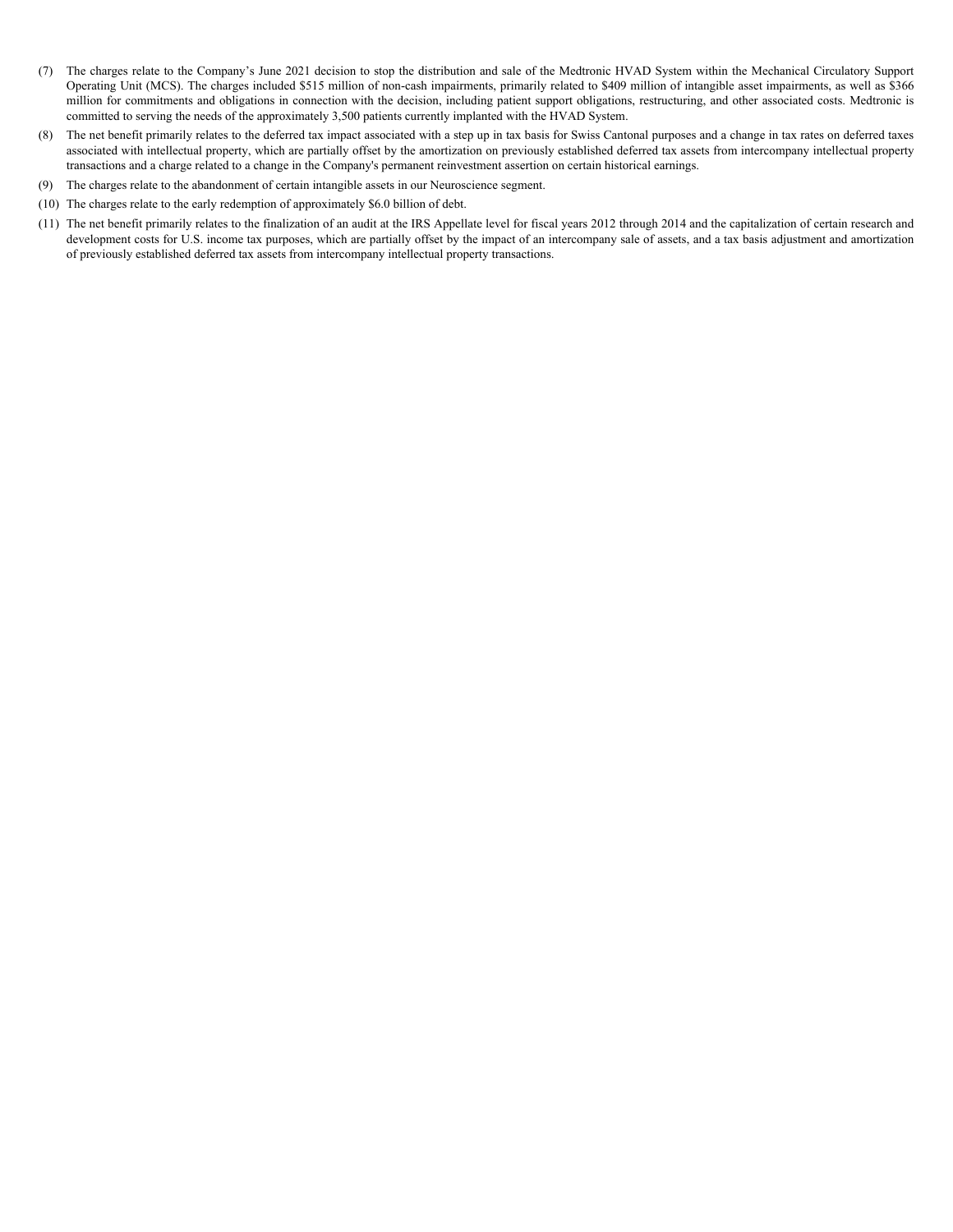### **MEDTRONIC PLC GAAP TO NON-GAAP RECONCILIATIONS(2)**

(Unaudited)

|                                         | Three months ended April 29, 2022 |       |                        |       |                                                         |          |                       |                                                          |                                                          |       |                                                                        |  |                                               |
|-----------------------------------------|-----------------------------------|-------|------------------------|-------|---------------------------------------------------------|----------|-----------------------|----------------------------------------------------------|----------------------------------------------------------|-------|------------------------------------------------------------------------|--|-----------------------------------------------|
| (in millions)                           | <b>Net Sales</b>                  |       | SG&A<br><b>Expense</b> |       | SG&A<br><b>Expense as</b><br>a % of Net<br><b>Sales</b> |          | R&D<br><b>Expense</b> | R&D<br><b>Expense</b><br>as a $%$ of<br><b>Net Sales</b> | <b>Other</b><br>Operating<br>(Income)<br>Expense,<br>net |       | Other<br>Operating<br>(Inc.)/Exp.<br>net as a % of<br><b>Net Sales</b> |  | <b>Other Non-</b><br>Operating<br>Income, net |
| <b>GAAP</b>                             | <sup>S</sup>                      | 8,089 | S                      | 2,569 | $31.8 \%$ \$                                            |          | 652                   | $8.1 \%$ \$                                              |                                                          | 143   | $1.8 \%$ \$                                                            |  | (74)                                          |
| Non-GAAP Adjustments:                   |                                   |       |                        |       |                                                         |          |                       |                                                          |                                                          |       |                                                                        |  |                                               |
| Restructuring and associated costs (3)  |                                   |       |                        | (44)  | (0.5)                                                   |          |                       |                                                          |                                                          |       |                                                                        |  |                                               |
| Acquisition-related items (4)           |                                   |       |                        |       |                                                         |          |                       |                                                          |                                                          | (7)   | (0.1)                                                                  |  |                                               |
| Medical device regulations (5)          |                                   |       |                        |       |                                                         |          | (15)                  | (0.2)                                                    |                                                          |       |                                                                        |  |                                               |
| $MCS \, \text{costs} \, (6)$            |                                   |       |                        |       |                                                         |          |                       |                                                          |                                                          | (155) | (1.9)                                                                  |  |                                               |
| (Gain)/loss on minority investments (7) |                                   |       |                        |       |                                                         |          |                       |                                                          |                                                          |       |                                                                        |  | (11)                                          |
| Non-GAAP $(1)$                          | \$                                | 8,089 |                        | 2,525 | $31.2 \%$                                               | <b>S</b> | 637                   | $7.9\%$ \$                                               |                                                          | (19)  | $(0.2)\%$ \$                                                           |  | (85)                                          |
| Currency impact                         |                                   | 215   |                        | 47    | (0.2)                                                   |          |                       | (0.2)                                                    |                                                          | 104   | 1.2                                                                    |  | (2)                                           |
| <b>Currency Adjusted</b>                |                                   | 8,304 | S                      | 2,572 | 31.0%                                                   | S        | 638                   | $7.7 \%$ \$                                              |                                                          | 85    | $1.0 \%$ \$                                                            |  | (87)                                          |

|                                         | Fiscal year ended April 29, 2022 |                  |               |                        |                                                                  |               |                       |                                                          |  |                                                          |                                                                        |  |                                               |
|-----------------------------------------|----------------------------------|------------------|---------------|------------------------|------------------------------------------------------------------|---------------|-----------------------|----------------------------------------------------------|--|----------------------------------------------------------|------------------------------------------------------------------------|--|-----------------------------------------------|
| (in millions)                           |                                  | <b>Net Sales</b> |               | SG&A<br><b>Expense</b> | SG&A<br><b>Expense as</b><br>$a\bar{v}_0$ of Net<br><b>Sales</b> |               | R&D<br><b>Expense</b> | R&D<br><b>Expense</b><br>as a $%$ of<br><b>Net Sales</b> |  | Other<br><b>Operating</b><br>(Income)<br>Expense,<br>net | Other<br>Operating<br>(Inc.)/Exp.<br>net as a % of<br><b>Net Sales</b> |  | <b>Other Non-</b><br>Operating<br>Income, net |
| <b>GAAP</b>                             | S.                               | 31,686           | <sup>S</sup>  | 10,292                 | $32.5 \%$                                                        | \$            | 2,746                 | $8.7 \%$ \$                                              |  | 862                                                      | $2.7 \%$ \$                                                            |  | (318)                                         |
| Non-GAAP Adjustments:                   |                                  |                  |               |                        |                                                                  |               |                       |                                                          |  |                                                          |                                                                        |  |                                               |
| Restructuring and associated costs (3)  |                                  |                  |               | (158)                  | (0.5)                                                            |               |                       |                                                          |  |                                                          |                                                                        |  |                                               |
| Acquisition-related items $(1)$ (4)     |                                  |                  |               |                        |                                                                  |               |                       |                                                          |  | 60                                                       | 0.2                                                                    |  |                                               |
| Medical device regulations (5)          |                                  |                  |               | (2)                    |                                                                  |               | (45)                  | (0.1)                                                    |  |                                                          |                                                                        |  |                                               |
| $MCS$ impairment / costs (6)            |                                  |                  |               |                        |                                                                  |               |                       |                                                          |  | (823)                                                    | (2.6)                                                                  |  |                                               |
| (Gain)/loss on minority investments (7) |                                  |                  |               |                        |                                                                  |               |                       |                                                          |  |                                                          |                                                                        |  | 12                                            |
| Non-GAAP $(1)$                          | S.                               | 31,686           | <sup>\$</sup> | 10,133                 | 32.0 $%$                                                         | <sup>\$</sup> | 2,701                 | $8.5 \%$ \$                                              |  | 99                                                       | $0.3 \%$ \$                                                            |  | (306)                                         |
| Currency impact                         |                                  | 75               |               |                        | (0.1)                                                            |               | (7)                   |                                                          |  | 108                                                      | 0.4                                                                    |  | (1)                                           |
| <b>Currency Adjusted</b>                |                                  | 31,761           | S.            | 10,134                 | 31.9 %                                                           | -S            | 2,694                 | $8.5 \%$ \$                                              |  | 207                                                      | $0.7 \%$ \$                                                            |  | (307)                                         |

See description of non-GAAP financial measures contained in the press release dated May 26, 2022.

- (1) Starting with the quarter ended April 29, 2022, the Company will no longer adjust non-GAAP financial measures for certain license payments for, or acquisitions of, technology not approved by regulators due to recent industry guidance from the U.S. Securities and Exchange Commission. Historical non-GAAP financial measures presented in our earnings release have been recast for comparability. The impact of this change is a decrease in non-GAAP net income and diluted EPS of \$78 million and \$0.06, respectively, for the fiscal year ended April 29, 2022. There was no impact to the three months ended April 29, 2022.
- (2) The data in this schedule has been intentionally rounded to the nearest million, and, therefore, may not sum.
- (3) Associated costs include costs incurred as a direct result of the restructuring program, such as salaries for employees supporting the program and consulting expenses.
- (4) The charges primarily include business combination costs and changes in fair value of contingent consideration.
- (5) The charges represent estimated incremental costs of complying with the new European Union medical device regulations for previously registered products and primarily include charges for contractors supporting the project and other direct third-party expenses, which are expected to be substantially complete by the end of fiscal year 2023.
- (6) The charges relate to the Company's June 2021 decision to stop the distribution and sale of the Medtronic HVAD System within the Mechanical Circulatory Support Operating Unit (MCS). The charges included \$515 million of non-cash impairments, primarily related to \$409 million of intangible asset impairments, as well as \$211 million in the first quarter of fiscal year 2022 and \$155 million in the fourth quarter of fiscal year 2022 for commitments and obligations in connection with the decision, including customer support obligations, restructuring, and other associated costs. Medtronic is committed to serving the needs of the approximately 3,500 patients currently implanted with the HVAD System.
- (7) We exclude unrealized and realized gains and losses on our minority investments as we do not believe that these components of income or expense have a direct correlation to our ongoing or future business operations.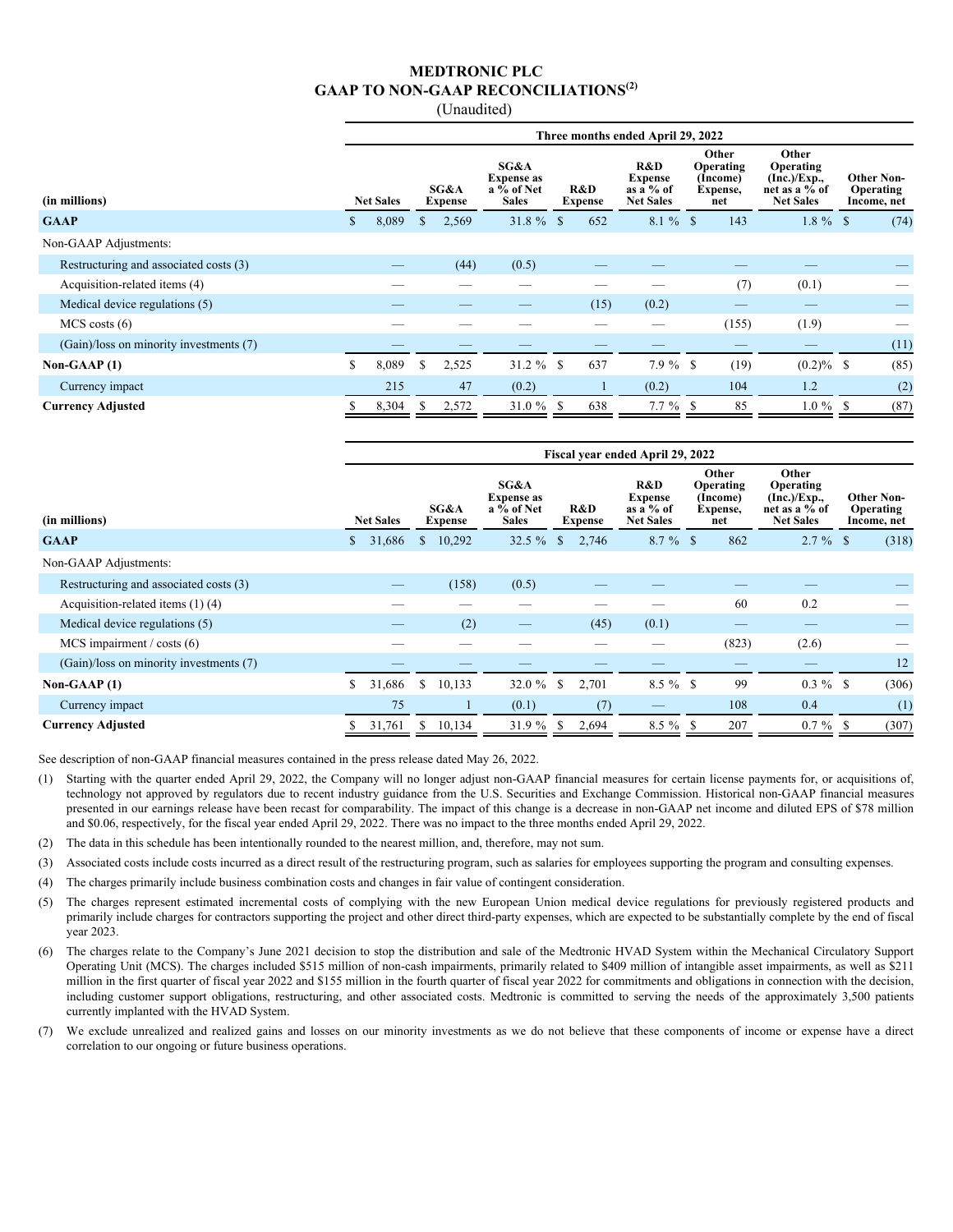# **MEDTRONIC PLC GAAP TO NON-GAAP RECONCILIATIONS(1)**

(Unaudited)

|                                             | <b>Fiscal Year</b> |         |  |          |  |             |  |  |  |  |
|---------------------------------------------|--------------------|---------|--|----------|--|-------------|--|--|--|--|
| (in millions)                               | 2022               |         |  | 2021     |  | <b>2020</b> |  |  |  |  |
| Net cash provided by operating activities   |                    | 7,346   |  | 6,240    |  | 7,234       |  |  |  |  |
| Additions to property, plant, and equipment |                    | (1,368) |  | (1, 355) |  | (1,213)     |  |  |  |  |
| Free Cash Flow (2)                          |                    | 5.978   |  | 4.885    |  | 6.021       |  |  |  |  |

See description of non-GAAP financial measures contained in the press release dated May 26, 2022.

(1) The data in this schedule has been intentionally rounded to the nearest million, and, therefore, may not sum.

(2) Free cash flow represents operating cash flows less property, plant, and equipment additions.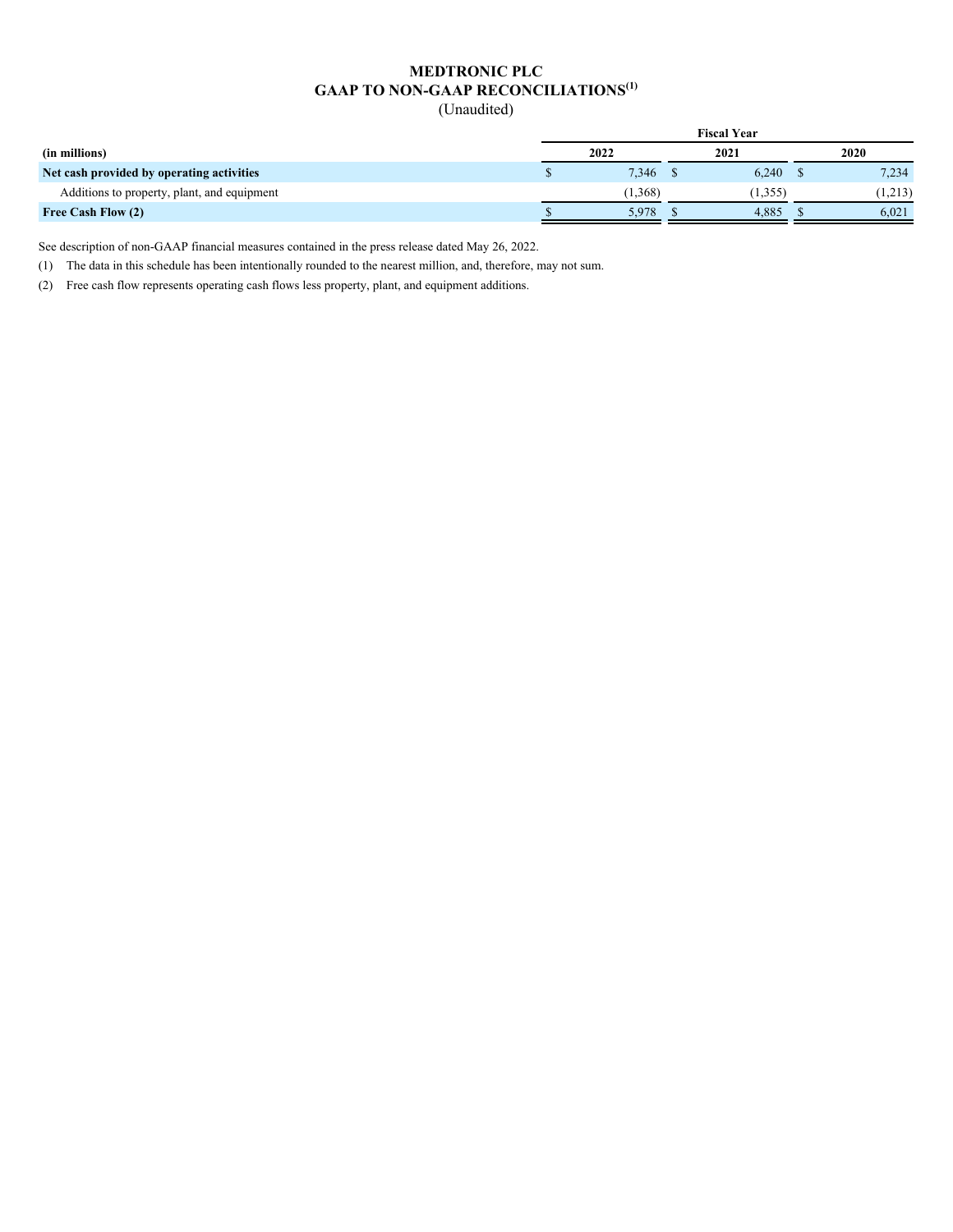## **MEDTRONIC PLC CONSOLIDATED BALANCE SHEETS**

(Unaudited)

| (in millions)                                                                                                                                      |                           | April 29, 2022 |                           | April 30, 2021 |
|----------------------------------------------------------------------------------------------------------------------------------------------------|---------------------------|----------------|---------------------------|----------------|
| <b>ASSETS</b>                                                                                                                                      |                           |                |                           |                |
| <b>Current assets:</b>                                                                                                                             |                           |                |                           |                |
| Cash and cash equivalents                                                                                                                          | $\boldsymbol{\mathsf{S}}$ | 3,714          | $\mathcal{S}$             | 3,593          |
| Investments                                                                                                                                        |                           | 6,859          |                           | 7,224          |
| Accounts receivable, less allowances and credit losses of \$230 and \$241, respectively                                                            |                           | 5,551          |                           | 5,462          |
| Inventories, net                                                                                                                                   |                           | 4,616          |                           | 4,313          |
| Other current assets                                                                                                                               |                           | 2,318          |                           | 1,955          |
| <b>Total current assets</b>                                                                                                                        |                           | 23,059         |                           | 22,548         |
| Property, plant, and equipment, net                                                                                                                |                           | 5,413          |                           | 5,221          |
| Goodwill                                                                                                                                           |                           | 40,502         |                           | 41,961         |
| Other intangible assets, net                                                                                                                       |                           | 15,595         |                           | 17,740         |
| <b>Tax assets</b>                                                                                                                                  |                           | 3,403          |                           | 3,169          |
| <b>Other assets</b>                                                                                                                                |                           | 3,008          |                           | 2,443          |
| <b>Total assets</b>                                                                                                                                | \$                        | 90,981         | \$                        | 93,083         |
| <b>LIABILITIES AND EQUITY</b>                                                                                                                      |                           |                |                           |                |
| <b>Current liabilities:</b>                                                                                                                        |                           |                |                           |                |
| Current debt obligations                                                                                                                           | $\mathcal{S}$             | 3,742          | $\mathcal{S}$             | 11             |
| Accounts payable                                                                                                                                   |                           | 2,276          |                           | 2,106          |
| Accrued compensation                                                                                                                               |                           | 2,121          |                           | 2,482          |
| Accrued income taxes                                                                                                                               |                           | 704            |                           | 435            |
| Other accrued expenses                                                                                                                             |                           | 3,551          |                           | 3,475          |
| <b>Total current liabilities</b>                                                                                                                   |                           | 12,394         |                           | 8,509          |
| Long-term debt                                                                                                                                     |                           | 20,372         |                           | 26,378         |
| Accrued compensation and retirement benefits                                                                                                       |                           | 1,113          |                           | 1,557          |
| <b>Accrued income taxes</b>                                                                                                                        |                           | 2,087          |                           | 2,251          |
| <b>Deferred tax liabilities</b>                                                                                                                    |                           | 884            |                           | 1,028          |
| <b>Other liabilities</b>                                                                                                                           |                           | 1,410          |                           | 1,756          |
| <b>Total liabilities</b>                                                                                                                           |                           | 38,260         |                           | 41,481         |
| <b>Commitments and contingencies</b>                                                                                                               |                           |                |                           |                |
| Shareholders' equity:                                                                                                                              |                           |                |                           |                |
| Ordinary shares— par value \$0.0001, 2.6 billion shares authorized, 1,330,743,395 and<br>1,345,400,671 shares issued and outstanding, respectively |                           |                |                           |                |
| Additional paid-in capital                                                                                                                         |                           | 24,566         |                           | 26,319         |
| Retained earnings                                                                                                                                  |                           | 30,250         |                           | 28,594         |
| Accumulated other comprehensive loss                                                                                                               |                           | (2,265)        |                           | (3,485)        |
| Total shareholders' equity                                                                                                                         |                           | 52,551         |                           | 51,428         |
| Noncontrolling interests                                                                                                                           |                           | 171            |                           | 174            |
| <b>Total equity</b>                                                                                                                                |                           | 52,722         |                           | 51,602         |
| <b>Total liabilities and equity</b>                                                                                                                | \$                        | 90,981         | $\boldsymbol{\mathsf{S}}$ | 93,083         |

*The data in this schedule has been intentionally rounded to the nearest million, and, therefore, may not sum.*